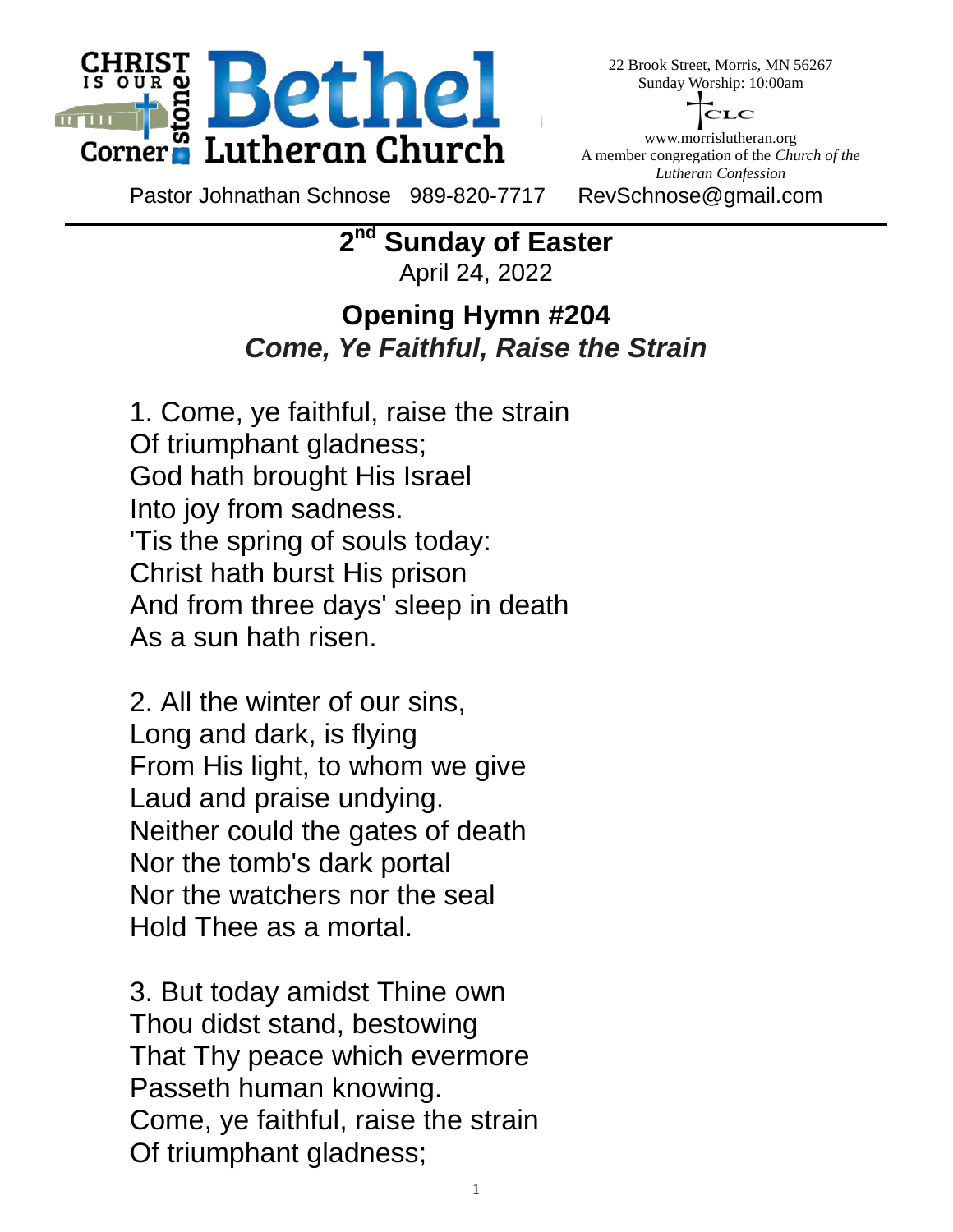God hath brought His Israel Into joy from sadness.

### **Invocation**

P We worship today in the name of the Father and of the Son and of the Holy Spirit.

C ♪**Amen.**

# **Confession & Absolution**

P Beloved in the Lord! Let us draw near with a true heart and confess our sins unto God, our Father, beseeching Him in the name of our Lord Jesus Christ to grant us forgiveness.

P Our help is in the name of the Lord.

# C ♪**Who made heaven and earth.**

P I said, I will confess my transgressions unto the Lord

C ♪**And Thou forgavest the iniquity of my sins.**

P Almighty God, our Maker and Redeemer, we poor sinners confess unto Thee that we are by nature sinful and unclean and that we have sinned against Thee by thought, word, and deed. Wherefore we flee for refuge to Thine infinite mercy, seeking and imploring Thy grace for the sake of our Lord Jesus Christ.

P & C **O most merciful God, who has given Thine onlybegotten Son to die for us, have mercy upon us and for His sake grant us remission of all our sins; and by Thy Holy Spirit increase in us true knowledge of Thee and of Thy will and true obedience to Thy Word, to the end that by Thy grace we may come to everlasting life; through Jesus Christ, our Lord. Amen.**

P Almighty God, our heavenly Father, hath had mercy upon us and hath given His only Son to die for us and for His sake forgiveth us all our sins. To them that believe on His name He giveth power to become the sons of God and hath promised them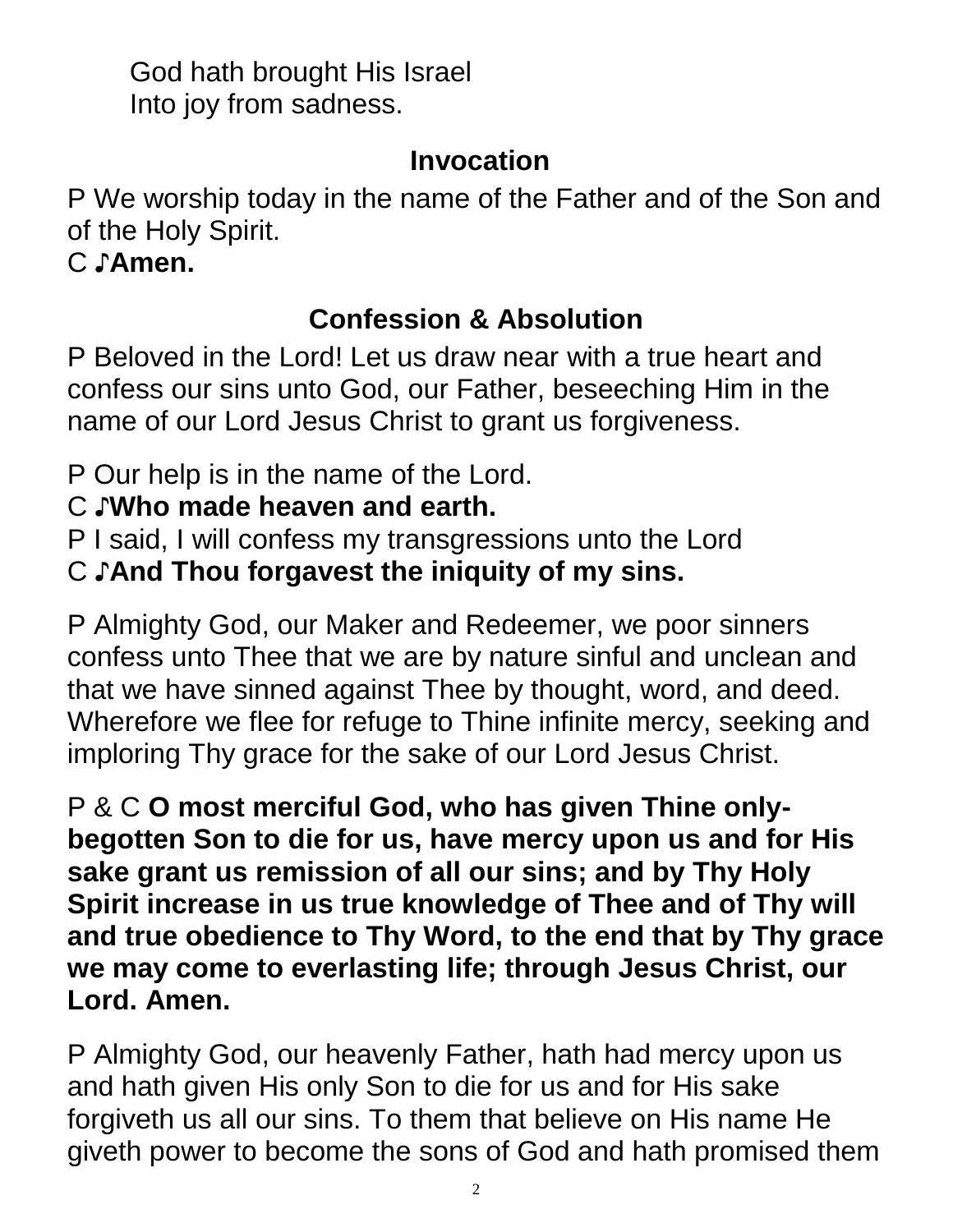His Holy Spirit. He that believeth and is baptized shall be saved. Grant this, Lord, unto us all.

C ♪**Amen**.

# **Introit**

P: Like newborn infants, long for the pure spiritual milk, that by it you may grow up to salvation—

**C: if indeed you have tasted that the Lord is good.**

P: Oh give thanks to the LORD; call upon his name;

**C: make known his deeds among the peoples!**

P: Sing to him, sing praises to him;

# **C: tell of all his wondrous works!**

P: Glory in his holy name;

**C: let the hearts of those who seek the LORD rejoice!**

P: Seek the LORD and his strength;

**C: seek his presence continually!**

P: Remember the wondrous works that he has done,

**C: his miracles, and the judgments he uttered.**

P: He remembers his covenant forever,

**C: the word that he commanded, for a thousand generations.**

P: Like newborn infants, long for the pure spiritual milk, that by it you may grow up to salvation—

**C: if indeed you have tasted that the Lord is good.**

# **Gloria Patri**

C ♪**Glory be to the Father and to the Son and to the Holy Ghost; As it was in the beginning, is now, and ever shall be, world without end. Amen.**

# **The Kyrie**

C ♪**Lord, have mercy upon us. Christ have mercy upon us. Lord, have mercy upon us.**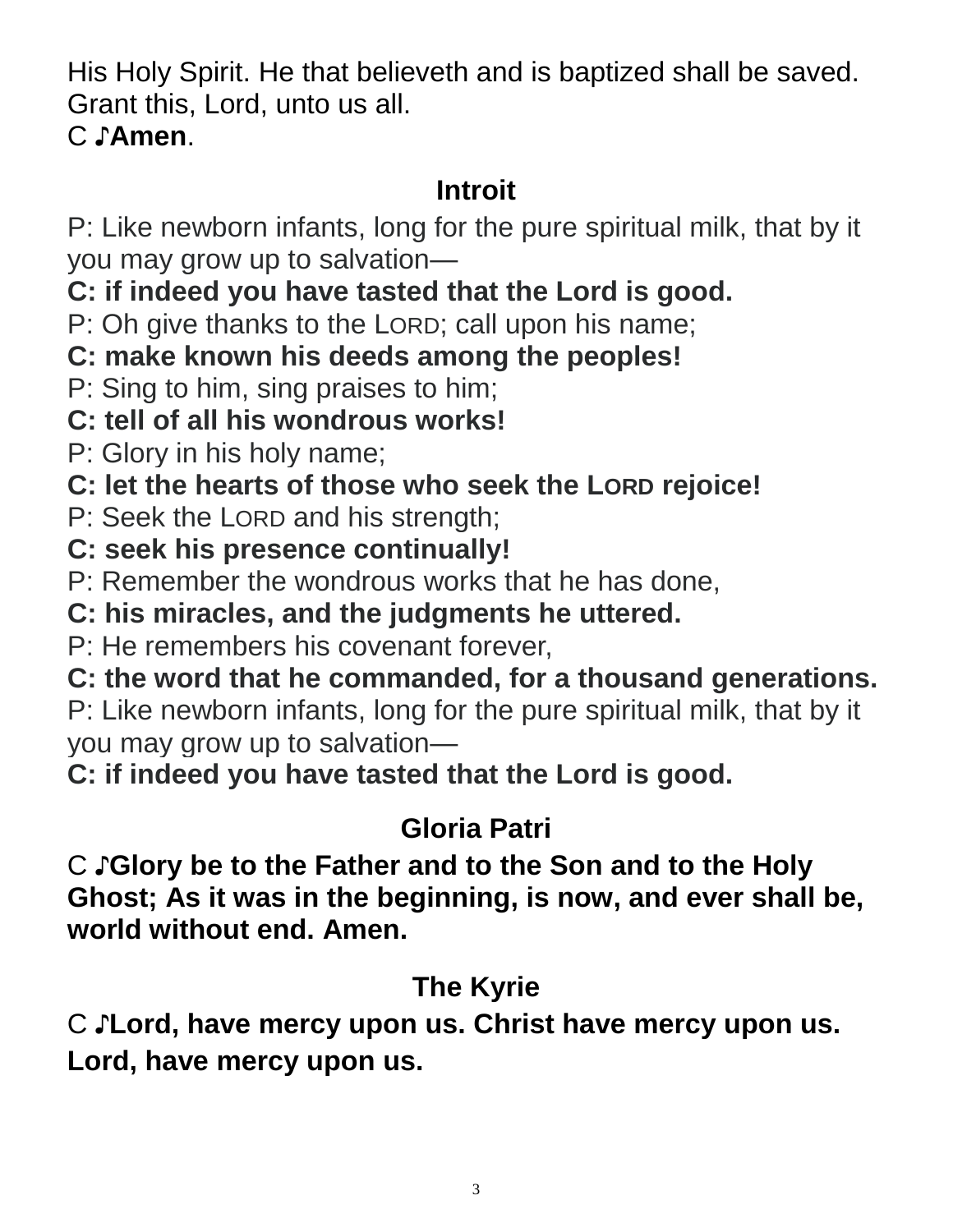# **Gloria in Excelsis – (Hymn #238 v.1)**

C ♪ All glory be to God alone, Forevermore the Highest One, Who doth our sinful race befriend, And grace and peace to us extend. Among mankind may His good will All hearts with deep thanksgiving fill.

#### P The Lord be with you C ♪**And with thy spirit.**

# **The Collect for the Day**

P Let us pray………. who lives and reigns with You and the Holy Spirit, one God, now and forever.

# C ♪**Amen.**

# **The First Lesson – Acts 5:12–32**

**<sup>12</sup>** Now many signs and wonders were regularly done among the people by the hands of the apostles. And they were all together in Solomon's Portico. **<sup>13</sup>** None of the rest dared join them, but the people held them in high esteem. **<sup>14</sup>** And more than ever believers were added to the Lord, multitudes of both men and women, **<sup>15</sup>** so that they even carried out the sick into the streets and laid them on cots and mats, that as Peter came by at least his shadow might fall on some of them. **<sup>16</sup>** The people also gathered from the towns around Jerusalem, bringing the sick and those afflicted with unclean spirits, and they were all healed. **<sup>17</sup>** But the high priest rose up, and all who were with him (that is, the party of the Sadducees), and filled with jealousy **<sup>18</sup>** they arrested the apostles and put them in the public prison. **<sup>19</sup>** But during the night an angel of the Lord opened the prison doors and brought them out, and said, **<sup>20</sup>** "Go and stand in the temple and speak to the people all the words of this Life." **<sup>21</sup>** And when they heard this, they entered the temple at daybreak and began to teach. Now when the high priest came, and those who were with him, they called together the council, all the senate of the people of Israel, and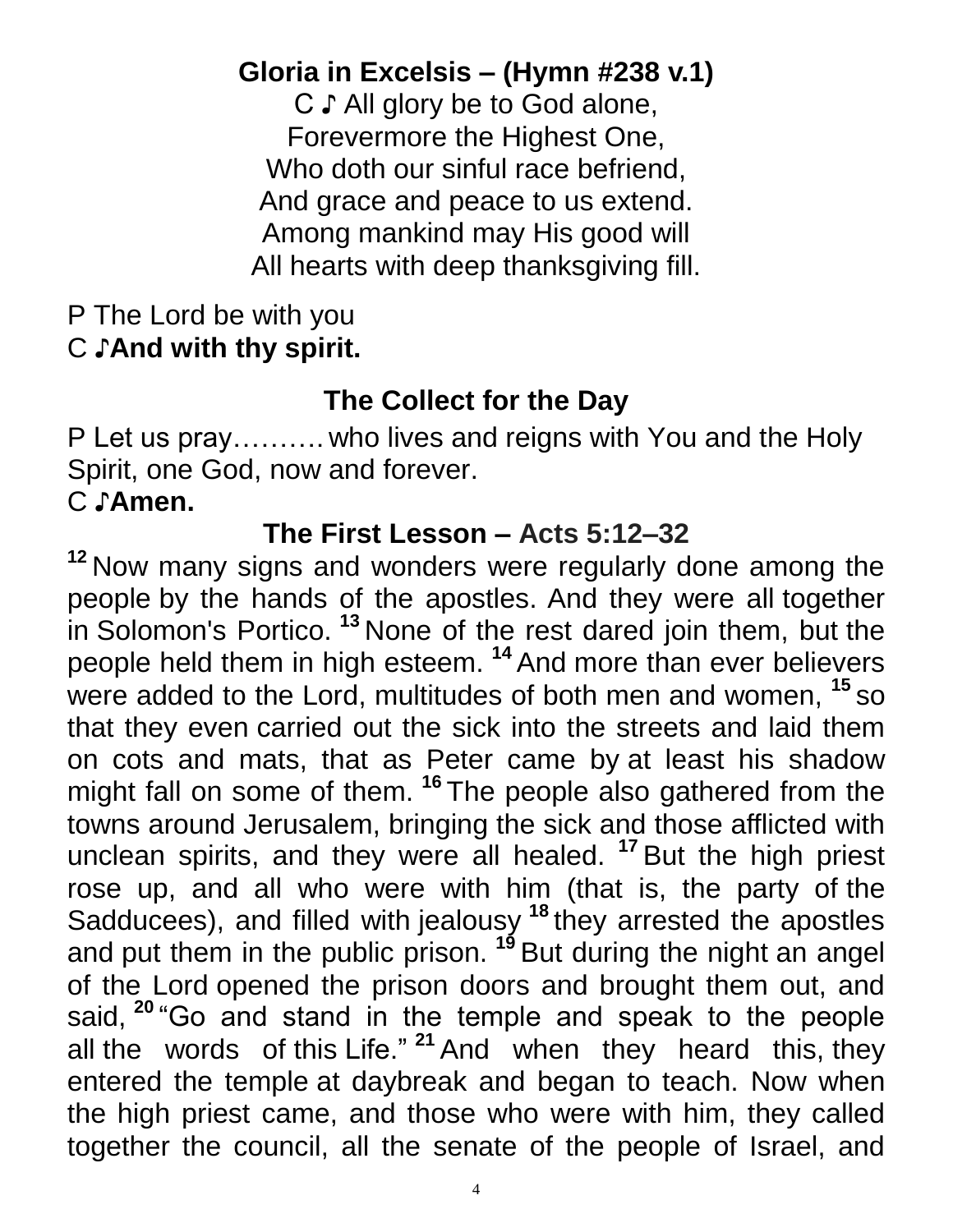sent to the prison to have them brought. **<sup>22</sup>** But when the officers came, they did not find them in the prison, so they returned and reported, **<sup>23</sup>** "We found the prison securely locked and the guards standing at the doors, but when we opened them we found no one inside." **<sup>24</sup>** Now when the captain of the temple and the chief priests heard these words, they were greatly perplexed about them, wondering what this would come to. **<sup>25</sup>** And someone came and told them, "Look! The men whom you put in prison are standing in the temple and teaching the people." **<sup>26</sup>** Then the captain with the officers went and brought them, but not by force, for they were afraid of being stoned by the people. **<sup>27</sup>** And when they had brought them, they set them before the council. And the high priest questioned them, **<sup>28</sup>** saying, "We strictly charged you not to teach in this name, yet here you have filled Jerusalem with your teaching, and you intend to bring this man's blood upon us." **<sup>29</sup>** But Peter and the apostles answered, "We must obey God rather than men. **<sup>30</sup>** The God of our fathers raised Jesus, whom you killed by hanging him on a tree. **<sup>31</sup>** God exalted him at his right hand as Leader and Savior, to give repentance to Israel and forgiveness of sins. **<sup>32</sup>** And we are witnesses to these things, and so is the Holy Spirit, whom God has given to those who obey him."

## **Psalm of the Day – Psalm 148:1-14 [spoken]**

Praise the LORD! Praise the LORD from the heavens;\* **praise him in the heights!** Praise him, all his angels;\* **praise him, all his hosts!** Praise him, sun and moon,\* **praise him, all you shining stars!** Praise him, you highest heavens,\* **and you waters above the heavens!** Let them praise the name of the LORD!\* **For he commanded and they were created.**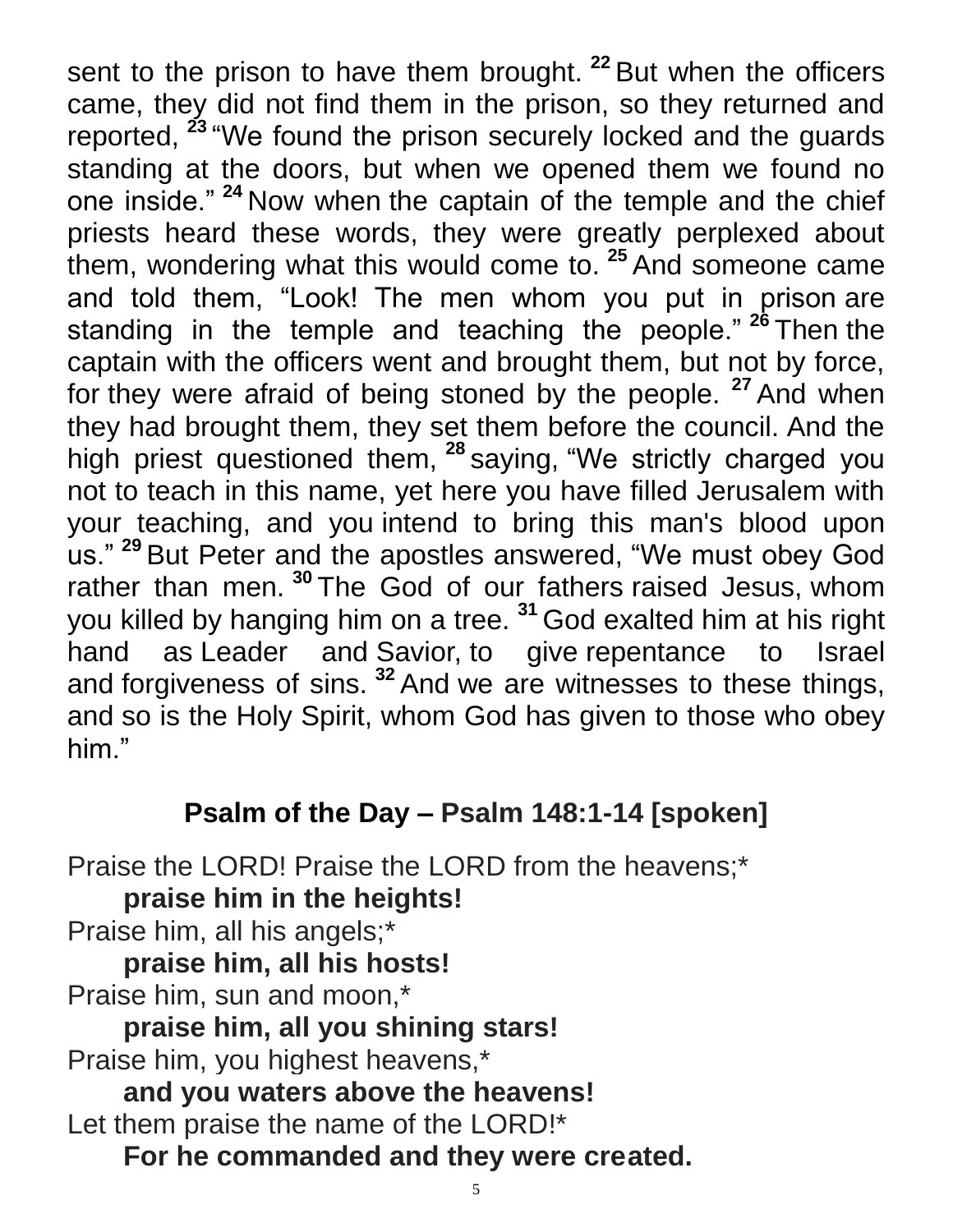And he established them forever and ever;\*

**he gave a decree, and it shall not pass away.** Praise the LORD from the earth,\*

**you great sea creatures and all deeps,** fire and hail, snow and mist,\*

**stormy wind fulfilling his word!** Mountains and all hills,\*

**fruit trees and all cedars!** Beasts and all livestock,\*

**creeping things and flying birds!** Kings of the earth and all peoples,\*

**princes and all rulers of the earth!** Young men and maidens together,\*

## **old men and children!**

Let them praise the name of the LORD, for his name alone is exalted;\*

**his majesty is above earth and heaven.**

He has raised up a horn for his people, praise for all his saints,\* **for the people of Israel who are near to him. Praise the LORD!**

**Glory be to the Father and to the Son and to the Holy Spirit; as it was in the beginning, is now, and will be forever. Amen.**

# **The Gradual**

P: Christ has risen from the dead.

**C: [God the Father] has crowned him with glory and honor.**

P: He has given him dominion over the works of his hands;

**C: he has put all things under his feet. Hallelujah!**

# **Triple Hallelujah**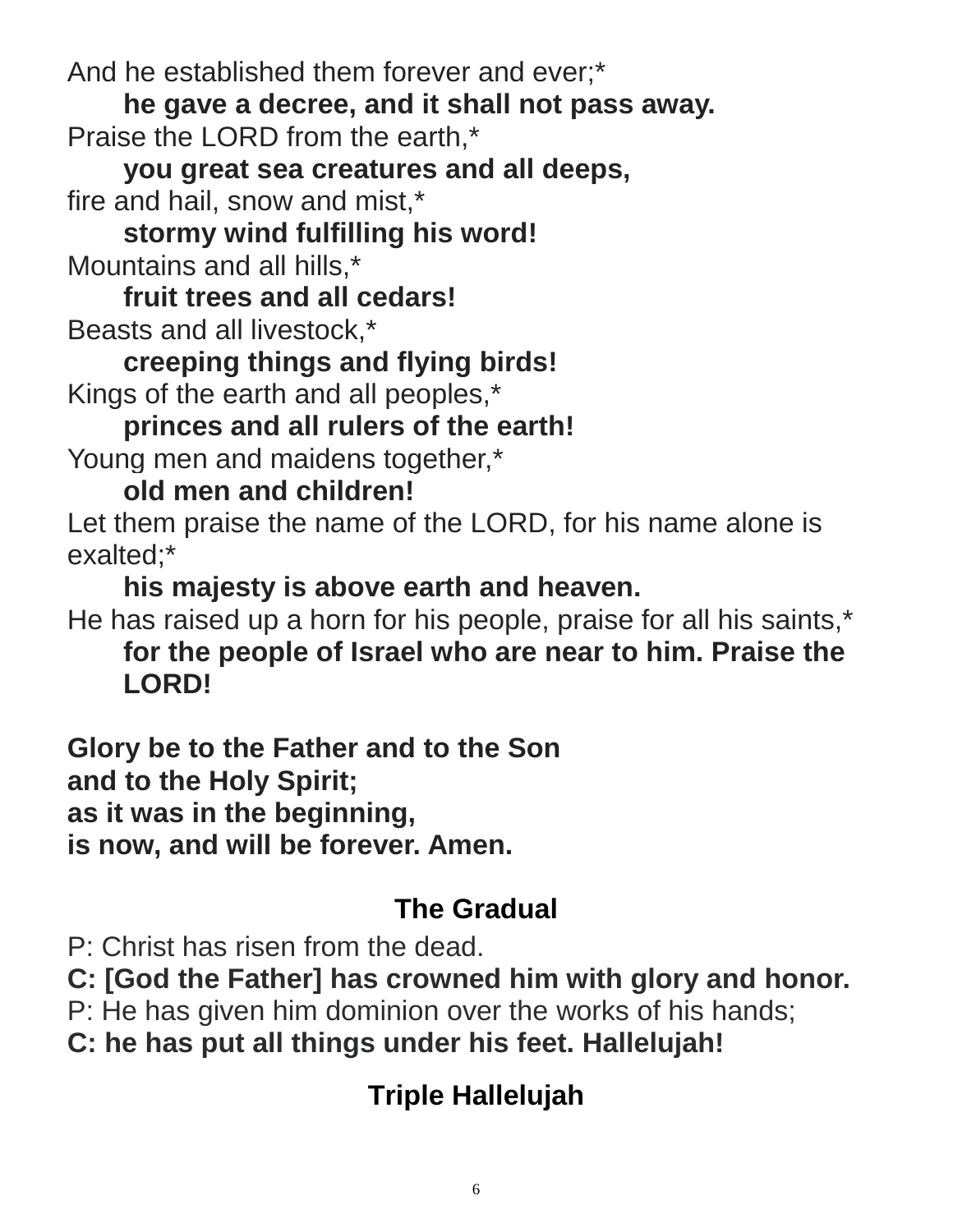#### **The Second Lesson – Revelation 1:4–18**

**4** John to the seven churches that are in Asia: Grace to you and peace from him who is and who was and who is to come, and from the seven spirits who are before his throne, **<sup>5</sup>** and from Jesus Christ the faithful witness, the firstborn of the dead, and the ruler of kings on earth. To him who loves us and has freed us from our sins by his blood **<sup>6</sup>** and made us a kingdom, priests to his God and Father, to him be glory and dominion forever and ever. Amen. **<sup>7</sup>** Behold, he is coming with the clouds, and every eye will see him, even those who pierced him, and all tribes of the earth will wail on account of him. Even so. Amen. **<sup>8</sup>** "I am the Alpha and the Omega," says the Lord God, "who is and who was and who is to come, the Almighty." **<sup>9</sup>**I, John, your brother and partner in the tribulation and the kingdom and the patient endurance that are in Jesus, was on the island called Patmos on account of the word of God and the testimony of Jesus. **<sup>10</sup>** I was in the Spirit on the Lord's day, and I heard behind me a loud voice like trumpet **<sup>11</sup>** saying, "Write what you see in a book and send it to the seven churches, to Ephesus and to Smyrna and to Pergamum and to Thyatira and to Sardis and to Philadelphia and to Laodicea." <sup>12</sup> Then I turned to see the voice that was speaking to me, and on turning I saw seven golden lampstands, **<sup>13</sup>** and in the midst of the lampstands one like a son of man, clothed with a long robe and with a golden sash around his chest. **<sup>14</sup>** The hairs of his head were white, like white wool, like snow. His eyes were like a flame of fire, **<sup>15</sup>** his feet were like burnished bronze, refined in a furnace, and his voice was like the roar of many waters. **<sup>16</sup>** In his right hand he held seven stars, from his mouth came a sharp twoedged sword, and his face was like the sun shining in full strength. **<sup>17</sup>** When I saw him, I fell at his feet as though dead. But he laid his right hand on me, saying, "Fear not, I am the first and the last, **<sup>18</sup>** and the living one. I died, and behold I am alive forevermore, and I have the keys of Death and Hades.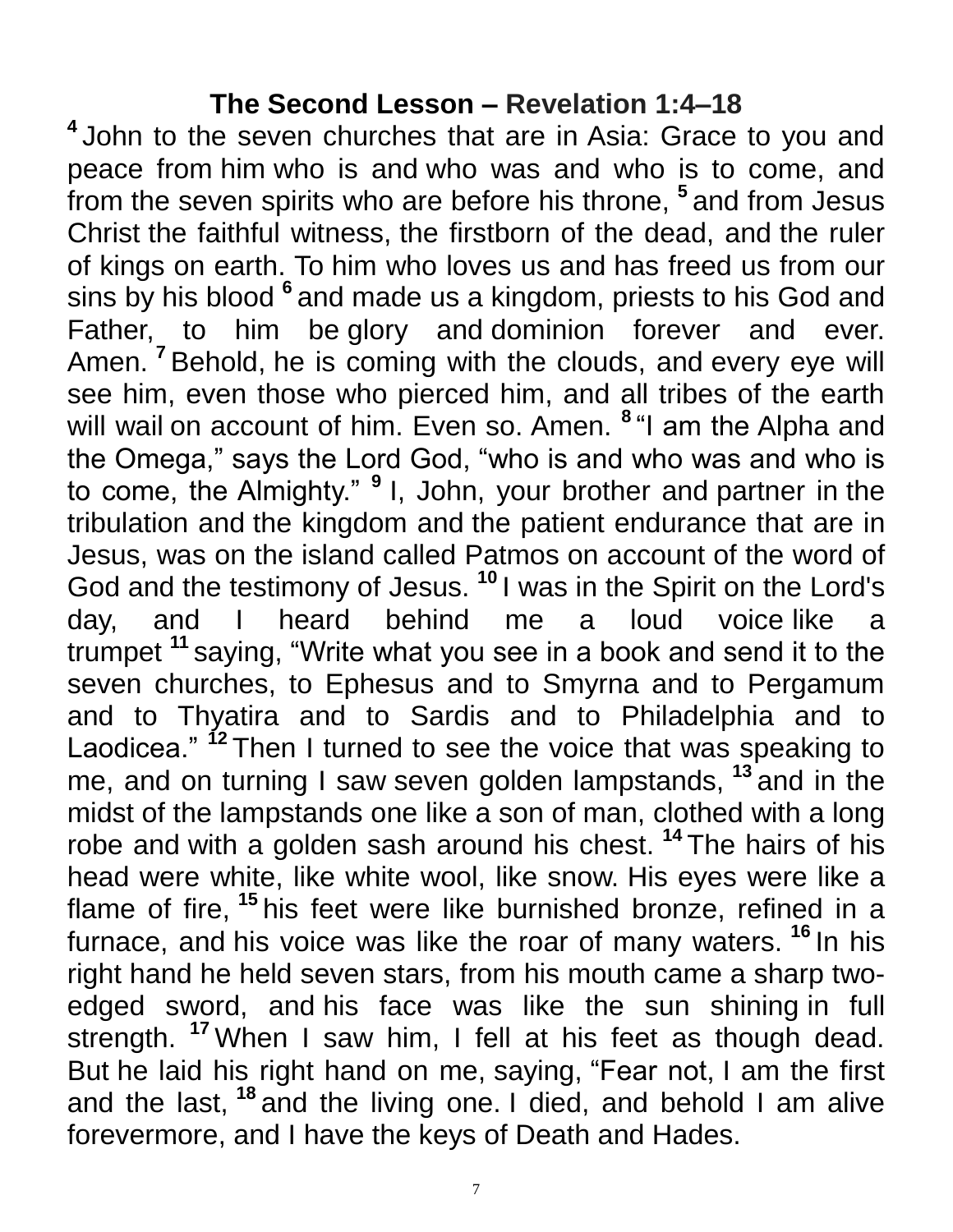#### **The Gospel – John 20:19-31**

**<sup>19</sup>** On the evening of that day, the first day of the week, the doors being locked where the disciples were for fear of the Jews, Jesus came and stood among them and said to them, "Peace be with you." **<sup>20</sup>** When he had said this, he showed them his hands and his side. Then the disciples were glad when they saw the Lord. **<sup>21</sup>** Jesus said to them again, "Peace be with you. As the Father has sent me, even so I am sending you." **<sup>22</sup>** And when he had said this, he breathed on them and said to them, "Receive the Holy Spirit. **<sup>23</sup>** If you forgive the sins of any, they are forgiven them; if you withhold forgiveness from any, it is withheld." **<sup>24</sup>** Now Thomas, one of the twelve, called the Twin, was not with them when Jesus came. **<sup>25</sup>** So the other disciples told him, "We have seen the Lord." But he said to them, "Unless I see in his hands the mark of the nails, and place my finger into the mark of the nails, and place my hand into his side, I will never believe." **<sup>26</sup>** Eight days later, his disciples were inside again, and Thomas was with them. Although the doors were locked, Jesus came and stood among them and said, "Peace be with you." **<sup>27</sup>** Then he said to Thomas, "Put your finger here, and see my hands; and put out your hand, and place it in my side. Do not disbelieve, but believe." **<sup>28</sup>** Thomas answered him, "My Lord and my God!" **<sup>29</sup>** Jesus said to him, "Have you believed because you have seen me? Blessed are those who have not seen and yet have believed." **<sup>30</sup>** Now Jesus did many other signs in the presence of the disciples, which are not written in this book; **<sup>31</sup>** but these are written so that you may believe that Jesus is the Christ, the Son of God, and that by believing you may have life in his name.

### **Confession of Faith** *Apostle's Creed*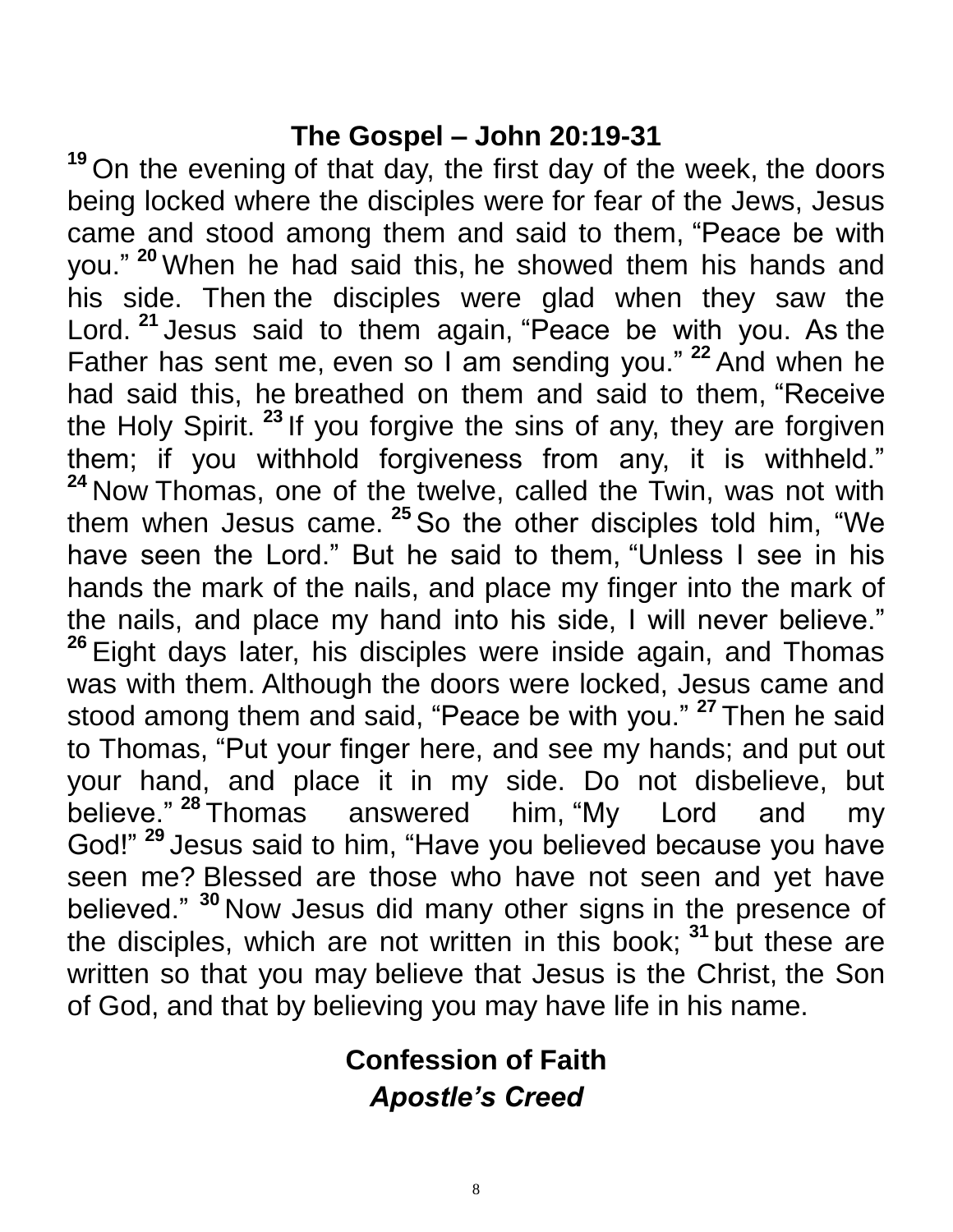C **I believe in God the Father Almighty, Maker of heaven and earth. And in Jesus Christ, His only Son, our Lord; Who was conceived by the Holy Ghost, Born of the Virgin Mary; Suffered under Pontius Pilate, Was crucified, dead, and buried; He descended into hell; The third day He rose again from the dead; He ascended into heaven And sitteth on the right hand of God the Father Almighty; From thence He shall come to judge the quick and the dead. I believe in the Holy Ghost; The holy Christian Church, the communion of saints The forgiveness of sins; The resurrection of the body; And the life everlasting. Amen.**

# **Hymn of the Day #208 (1, 4-9)** *Ye Sons and Daughters of the King*

 1. Ye sons and daughters of the King, Whom heavenly hosts in glory sing, Today the grave hath lost its sting: Alleluia!

 4. That night the Apostles met in fear, Amidst them came their Lord most dear And said: "Peace be unto you here": Alleluia!

 5. When Thomas afterwards had heard That Jesus had fulfilled His word, He doubted if it were the Lord: Alleluia!

 6. "Thomas, behold My side," saith He, "My hands, My feet, My body, see; "And doubt not, but believe in Me": Alleluia!

7. No longer Thomas then denied;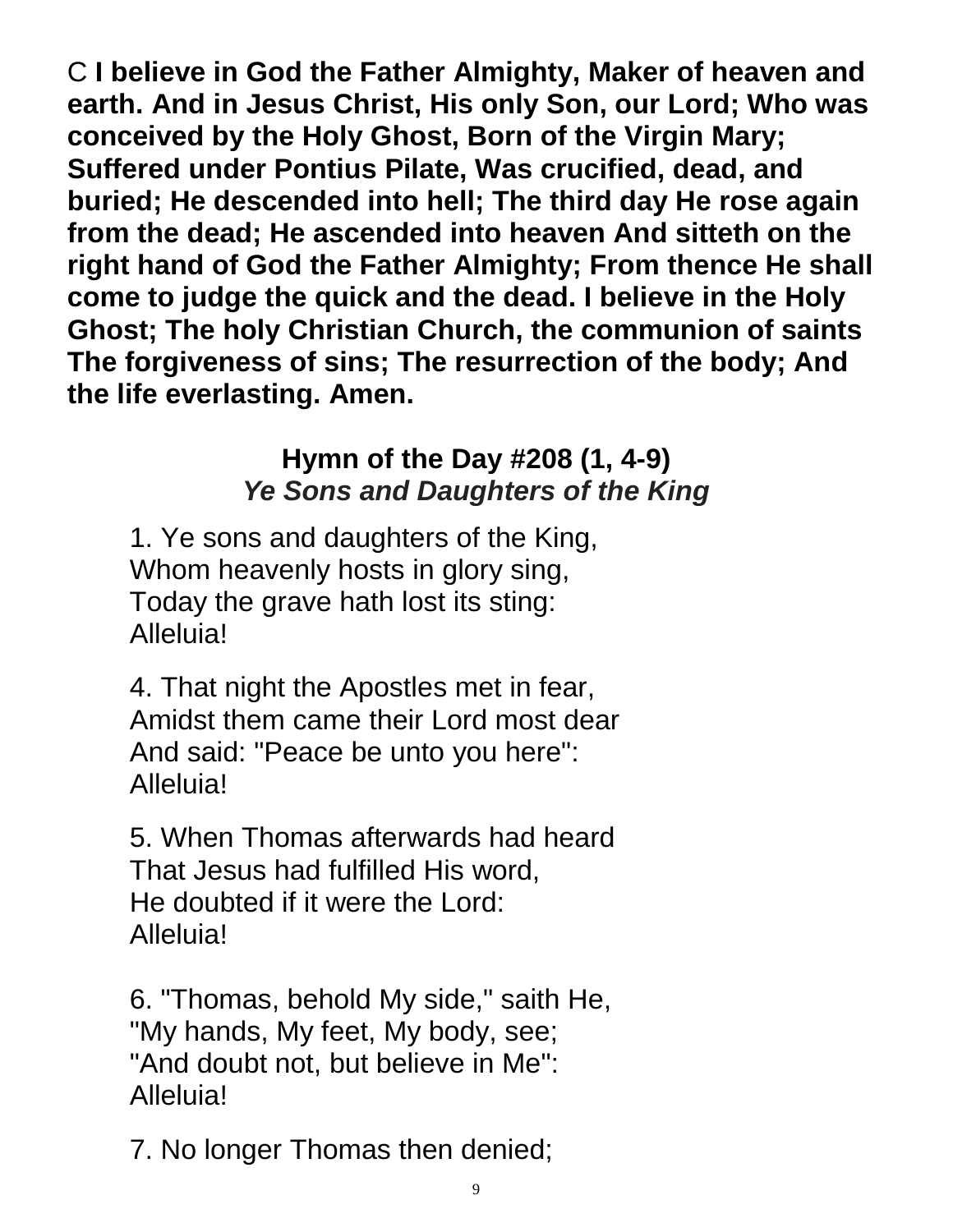He saw the feet, the hands, the side; "Thou art my Lord and God," he cried: Alleluia!

 8. Blessed are they that have not seen And yet whose faith hath constant been, In Iife eternal they shall reign: Alleluia!

 9. On this most holy day of days To God your hearts and voices raise In laud and jubilee and praise: Alleluia!

### **Sermon Text – John 20:19–31**

## **Sermon**  *That You May Believe and Have Life in His Name*

#### **Offertory**

## **Offering of Thankful Hearts**

## **Prayer of the Church**

P: Glorious Lord, You have worked the salvation of the world through the death and resurrection of Your Son. Give strength to our praise, and let our hearts and mouths be filled with the joy of Your wondrous works. Lord, in Your mercy,

#### **C: hear our prayer.**

P: Lord God Almighty, You stoke the fires of Your churches as lights in the darkness of this world. As we gather in the Spirit on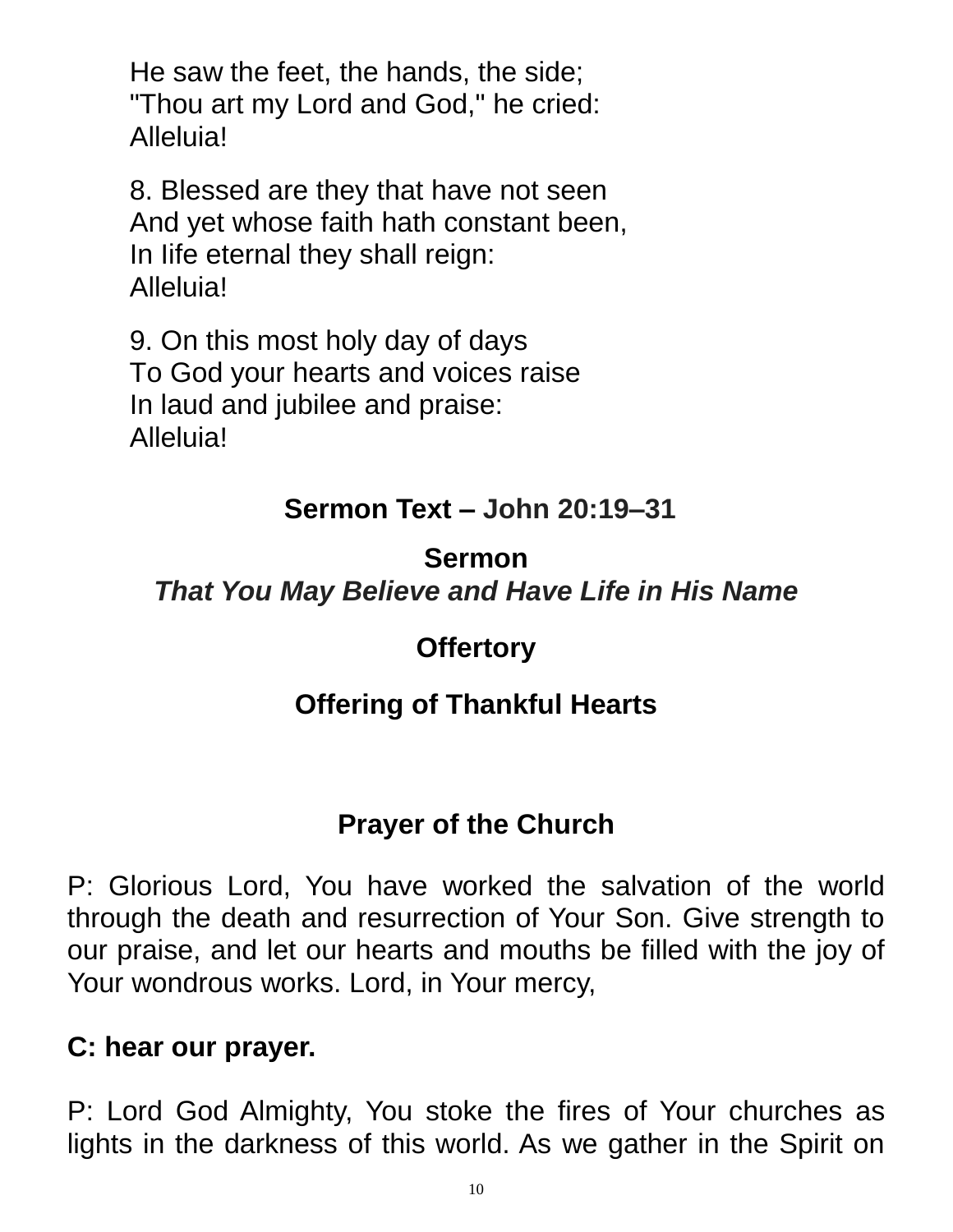the Lord's day, comfort and embolden Your holy ones to serve in Your presence and to cherish the words You have written to Your churches. Lord, in Your mercy,

## **C: hear our prayer.**

P: Heavenly Father, Your Son visited disciples hiding away for fear of the Jews, as well as John when he was exiled by the Romans to Patmos. Sustain all Your disciples in the throes of persecution. Visit them with Your Easter Gospel, and give them their portion in the resurrection unto life everlasting. Lord, in Your mercy,

### **C: hear our prayer.**

P: Lord God of hosts, You have added believers to the Lord Jesus in all times and places, from those receptive and hostile alike. Shepherd the nations, and bring all peoples to embrace the Gospel of the resurrected Christ. Curb wicked rulers and break their power, that all would be brought to the feet of Jesus in worship. Lord, in Your mercy,

## **C: hear our prayer.**

P: O Great Physician, even the shadows of Your apostles brought healing to the afflicted people of Jerusalem. As we rest under the shadow of Your wings, heal Your afflicted servants, [*especially* \_(silent prayer)\_,] that they would rejoice in Your steadfast love. Lord, in Your mercy,

#### **C: hear our prayer.**

P: Merciful Lord, Your Son greets His disciples with peace despite their sins against Him. Make us confident in His mercy toward us,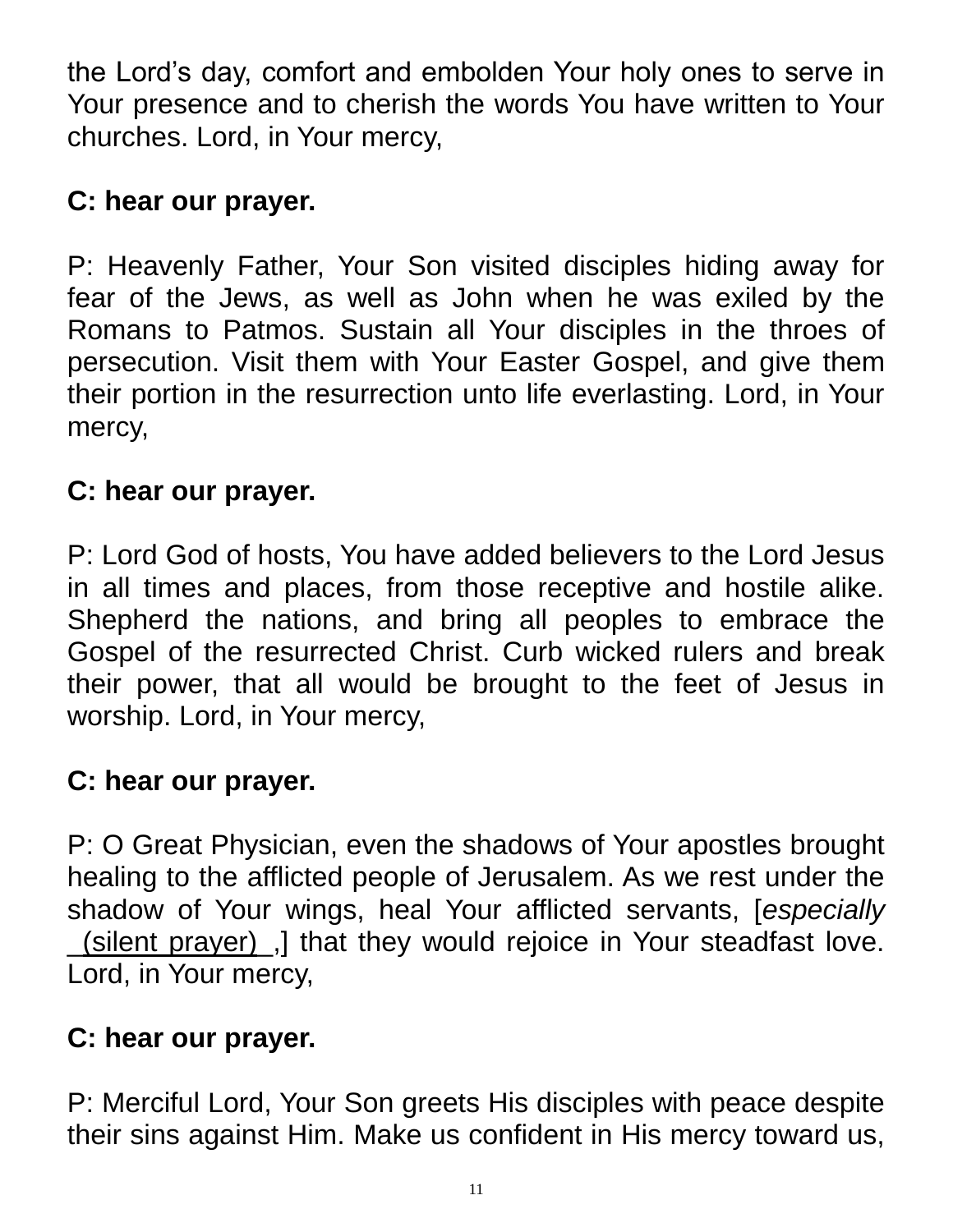and gladden our hearts as He comes to us to forgive, renew and strengthen us. Lord, in Your mercy,

### **C: hear our prayer.**

P: Heavenly Father, we give thanks for Your gifts to Your Church. Chiefly do we thank You for the gift of Jesus Christ, who alone is our salvation. By His death, You have atoned for our sins; by His resurrection, You have justified us; and by His Word and Holy Spirit, You have brought the Gospel of peace to us.

### **C: Not unto us, but unto Your name, O Lord, be glory!**

M: We implore You, O Lord, to sanctify and keep the congregations, schools and organizations together with all our people in the truth. Your Word is truth. Preserve us from false teaching; bring us to repentance for every place where love or zeal has faltered; grant us and our children bold and steadfast hearts to remain faithful to this confession and church, suffering all rather than to fall away from it; and unite us with all Christians in a true confession of Jesus Christ, in whom the world has redemption: the forgiveness of sins.

**C: To You alone be all glory, Father, Son and Holy Spirit, one God, now and forever. Amen.**

# **The Lord's Prayer**

### **Sermon Hymn #210** *The Strife is O'er, the Battle Done*

 1. Alleluia! Alleluia! Alleluia! The strife is o'er, the battle done; Now is the Victor's triumph won; Now be the song of praise begun. Alleluia!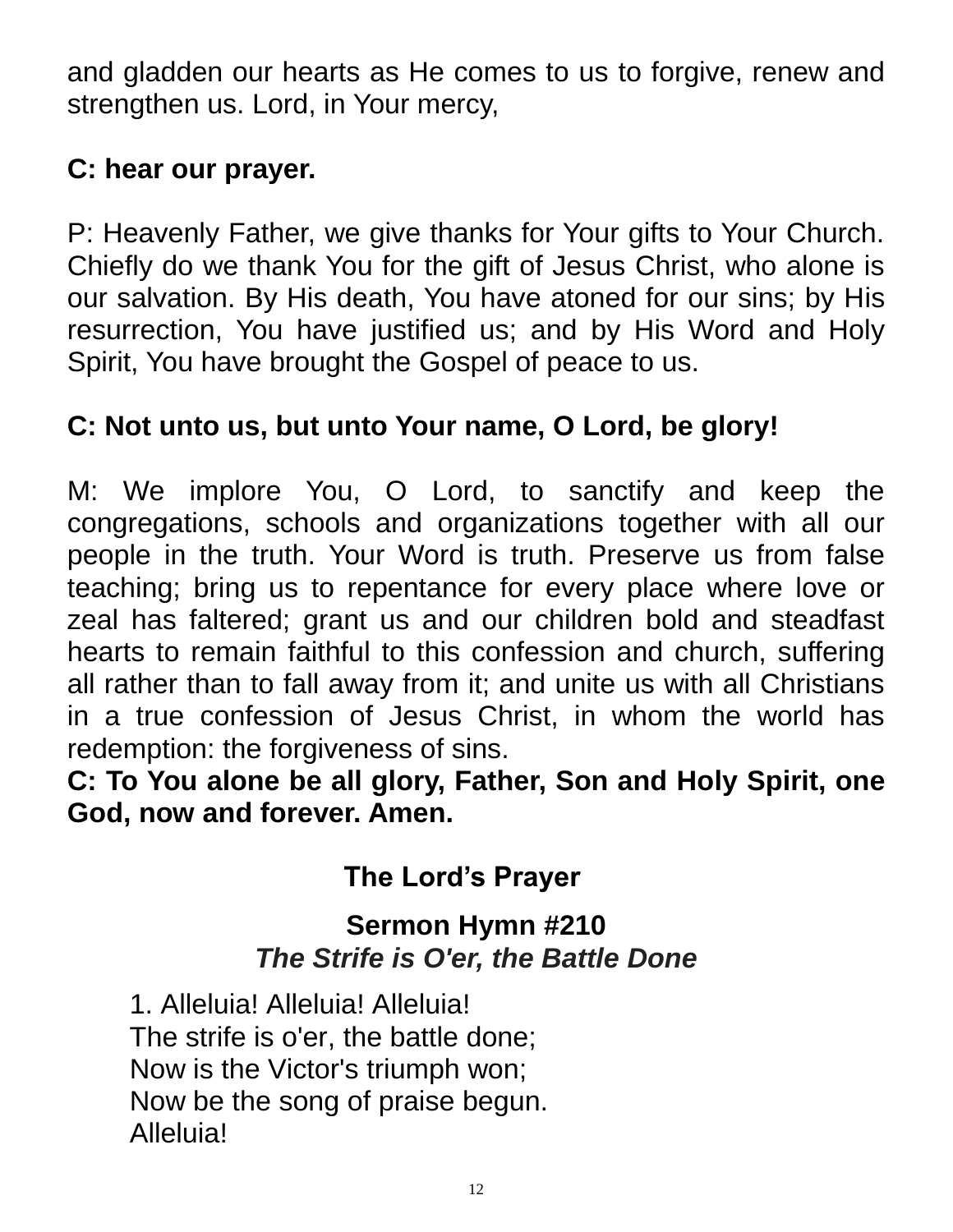2. Death's mightiest powers have done their worst, And Jesus hath His foes dispersed; Let shouts of praise and joy outburst. Alleluia!

 3. On the third morn He rose again Glorious in majesty to reign; Oh, let us swell the joyful strain! Alleluia!

 4. He closed the yawning gates of hell; The bars from heaven's high portals fell. Let songs of praise His triumph tell. Alleluia!

 5. Lord, by the stripes which wounded Thee. From death's dread sting Thy servants free That we may live and sing to Thee. Alleluia!

## **Prayer & The Benediction**

#### **Closing Hymn #201 (1-2)** *Jesus Lives! The Victory's Won*

 1. Jesus lives! The victory's won! Death no longer can appal me; Jesus lives! Death's reign is done! From the grave Christ will recall me. Brighter scenes will then commence; This shall be my confidence.